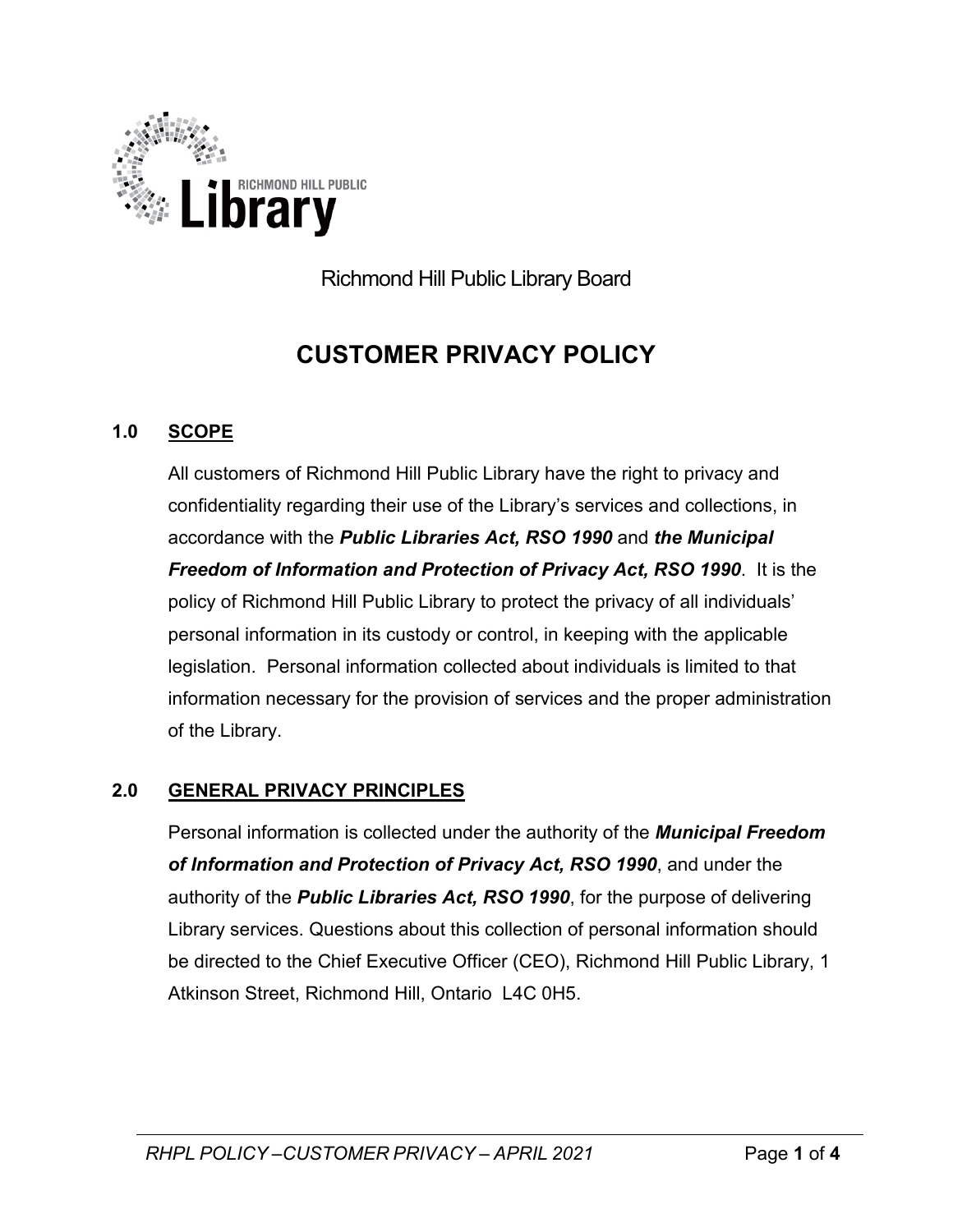#### **3.0 COLLECTION OF PERSONAL INFORMATION**

Under the authority of the *Public Libraries Act*, Richmond Hill Public Library collects personal information for the purposes of identifying customers, in order that they may borrow materials and access programs and electronic services. Access to this information is limited to library employees and the individuals themselves, as outlined in *6.0 Access to Personal Information* below.

Customer borrowing and electronic use records are held in confidence by the Library for the purposes identified at the point of collection. For the Library's purposes, information collected may include but is not limited to:

- 1. Name, address, telephone number, e-mail address; date of birth;
- 2. Identity of the parent or legal guardian for children less than 16 years of age;
- 3. Borrowed materials;
- 4. Overdue fines and other charges;
- 5. Holds/requests for materials;
- 6. Information related to registration for Library programs.

The Library will not sell, lease or otherwise distribute or disclose customers' personal information for non-library purposes to outside parties, except in circumstances detailed in this policy.

At the time of recruitment library employees sign a confidentiality statement as a condition of employment with the Library.

#### **4.0 CONSENT**

Obtaining a library card implies the individual's consent to collect personal information for the purposes of conducting the Library's business.

Separate consent is obtained in order to send customers promotional, marketing, informational, fundraising messages and other types of communications from the Library. A customer can also give the Library consent to contact them through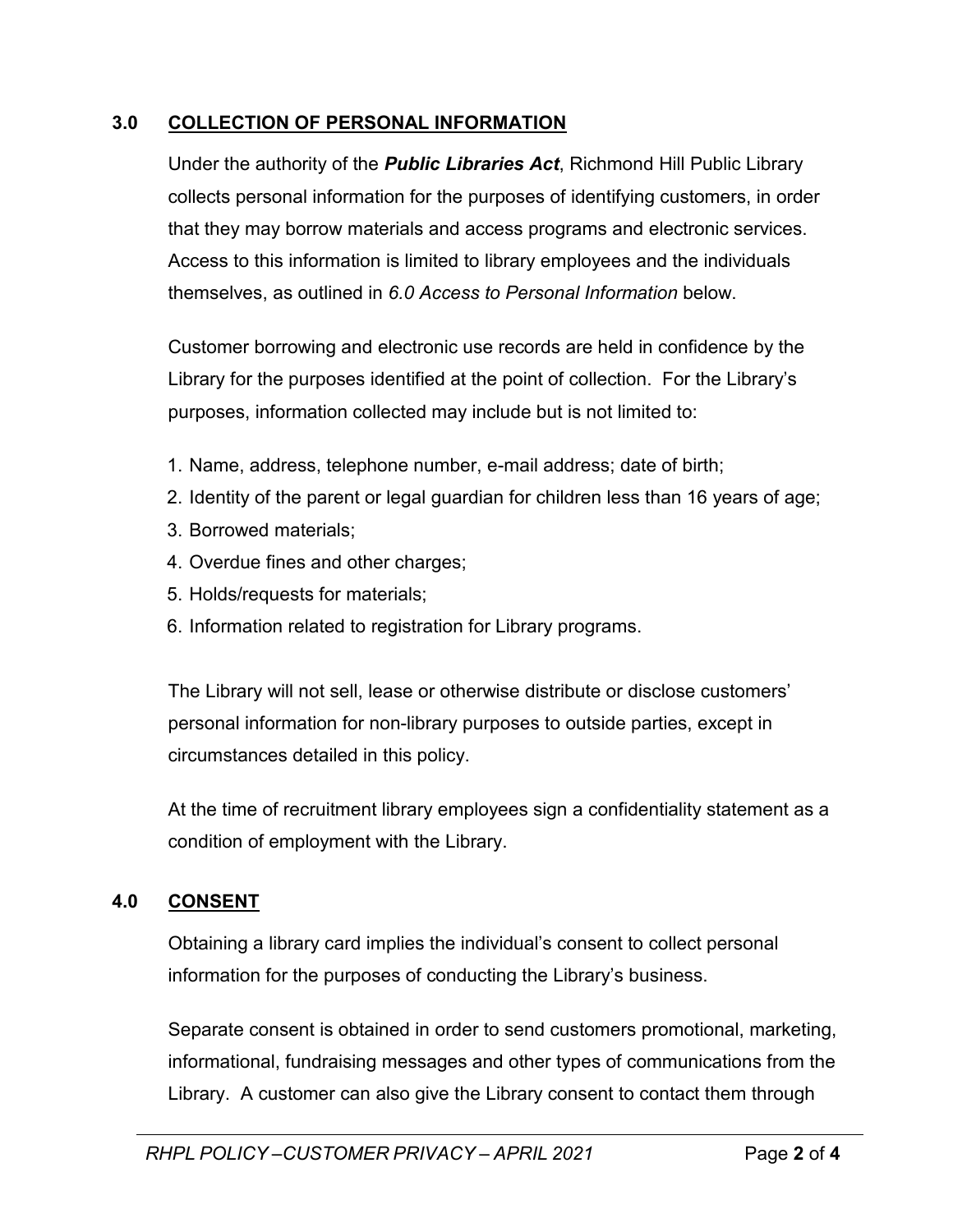their preferred methods, for example email, SMS or other forms of messages. The messages may be to survey, to promote services, to share information, to fundraise, to request customer feedback and/or to announce special events. These messages include an option for customers to opt-out of further communications if they wish.

# **5.0 RETENTION OF CUSTOMERS' PERSONAL INFORMATION**

Personal information shall be retained according to the Library's data retention practice, only as required to conduct the Library business and related activities.

The Library will ensure that it retains and destroys its records in accordance with business, regulatory, legislative and evidentiary requirements in order to support and enable business activity, mitigate risks, meet requirements, enforce legal obligations and respect personal privacy and confidentiality.

# **6.0 ACCESS TO PERSONAL INFORMATION**

Access to customer information is limited to:

- Library employees, working within the scope of their duties;
- The individual to whom the information relates.

Personal information held by the Library, including customer borrowing and electronic use records, will not be divulged to a third party, except in very specific permissible circumstances, including:

- The parent or guardian of an individual who is less than 16 years of age;
- The Library's authorized agents, for pursuit of overdue accounts and Library property
- Someone holding Power of Attorney for a specified individual, where proof of that Power is furnished